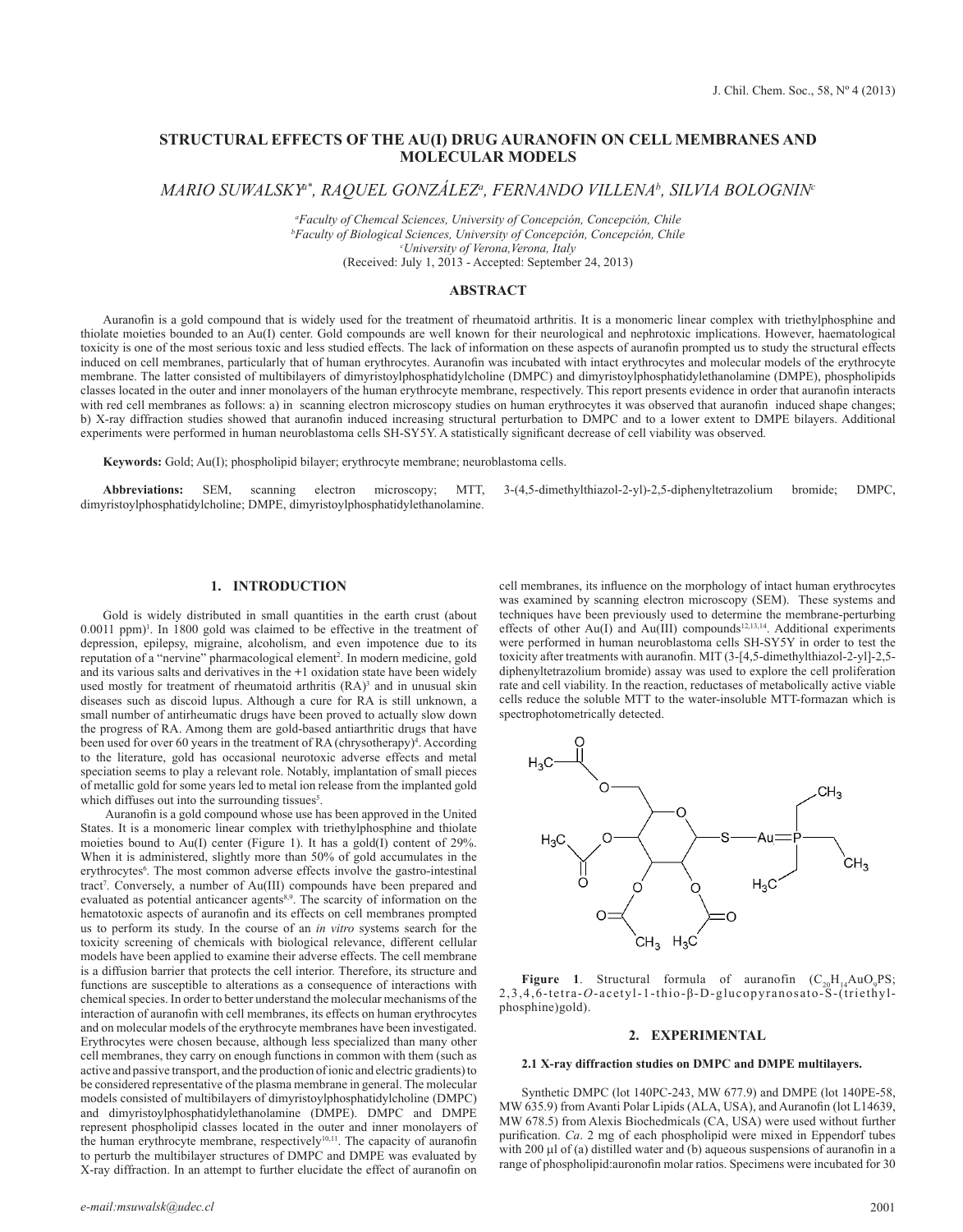min at 30 ºC and 60 ºC with DMPC and DMPE, respectively. Samples were then transferred to 1.5 mm dia. special glass capillaries (Technik & Konstruktion, Berlin, Germany) and X-ray diffracted. Specimen-to-film distances were 8 and 14 cm, standardized by sprinkling calcite powder on the capillary surface. Nifiltered CuKα radiation from a Bruker Kristalloflex 760 (Karlsruhe, Germany) X-ray generator was used. The relative reflection intensities were obtained in an MBraun PSD-50M linear position-sensitive detector system (Garching, Germany); no correction factors were applied. The experiments were performed at  $18 \pm 1$  °C, which is below the main phase transition temperature of both DMPC (24.3 °C) and DMPE (50.2 °C)15,16.Higher temperatures would have induced transitions to more fluid phases making the detection of structural changes harder. Each experiment was performed in triplicate and in case of doubts additional experiments were carried out.

#### **2.2 Scanning electron microscope (SEM) studies of human erythrocytes.**

Blood was obtained from healthy donors not receiving any pharmacological treatment. Blood samples (0.1 ml) were obtained by puncture of the ear lobule and received in an Eppendorf tube containing 50 µl of heparin (5000 UI/ml) in 0**.**9 ml of saline solution (NaCl 0.9 %, pH= 7.4). The samples were centrifuged (1000 rpm x 10 min) and the supernatant was discarded and replaced by the same volume of saline solution; the whole process was repeated three times. The sedimentary red blood cells were suspended in 0.9 ml of saline solution and fractions of this stock of red blood cells suspension (RBCS) were placed in Eppendorf tubes to prepare (a) the control, by mixing 0.1 ml of saline solution plus 0.1 ml RBCS, and (b) auranofin in a range of concentrations by mixing 0.1 ml of RBCS with 0.1 ml of adequate auronofin stock solution concentrations in saline. All samples were then incubated at 37 °C for 1 h. After the incubation, samples were centrifuged (1000 rpm x 10 min) and the supernatant was discarded. Afterwards, they were fixed overnight at 4 ºC by adding 0.5 ml of 2.5 % glutaraldehyde in distilled water, reaching a final fixation concentration of about 2.4 %. Fixed samples were washed three times by centrifugation with distilled water, placed on Al glass cover stubs, air dried at 37 ºC for 30 min, and gold-coated in a sputter device (Edwards S150, Sussex, England). Resulting specimens were examined in a Jeol SEM (JSM 6380 LB, Japan).

#### **2.3 Viability studies on human neuroblastoma cells.**

SH-SY5Y human neuroblastoma cells were purchased from ECACC (European Collection of Cell Culture, Salisbury, UK). SH-SY5Y were cultured in DMEM/ F12 (Gibco, Carlsbad, CA USA) medium containing 15% (v/v) fetal bovine serum (FBS, Sigma Aldrich, St. Louis, MO), 100 units/ml penicillin (Gibco, Carlsbad, CA USA) and streptomycin (100 µg/ ml; Gibco, Carlsbad, CA USA), at 37 °C with 5% CO<sub>2</sub> in a humidified atmosphere (90% humidity). The medium was replaced every 2 days. 0.25% Trypsin-EDTA solution and phosphate buffered saline (PBS) were obtained from Sigma Aldrich (St. Louis, MO). Cell viability was assessed by medans of the 3-(4,5-dimethylthiazol-2-yl)-2,5-diphenyltetrazolium bromide (MTT) reduction assay (Sigma Aldrich St. Louis, MO). Briefly, SHSY5Y cells were seeded into 24-well plates (at a density of 10 x  $10<sup>4</sup>$  cells per well, in 1.5 ml medium). 2 % FBS medium containing auranofin at a concentration range from 1 nM to 1  $\mu$ M was added to the cells for 1, 6, 24 and 48h. MTT (5 mg/ml) was added to each well and incubated in the dark at 37ºC for 3h followed by cells lysis and spectrophotometric measurement at 550 nm (Microplate SPECTRAmax<sup>R</sup> at 550). The MTT solution was carefully decanted off, and formazan was extracted from the cells with 1 ml of acidic isopropanol (0.04 M HCl in absolute isopropanol) in each well<sup>17</sup>. Colour was measured with a 96-well ELISA plate reader. All MTT assays were performed in three times in triplicate. All readings were compared with the control, which represented 100% viability. Data regarding MTT assay were performed using T-test, Primer software and reported as highly statistically significant if  $P \le 0.01$  and statistically significant if  $P \le 0.05$ . Results are presented as mean  $\pm$  standard deviation.

#### **3. RESULTS**

### **3.1 X-ray diffraction studies on DMPC and DMPE multilayers.**



**Figure 2.** X-ray diffraction patterns of DMPC (A) and DMPE (B) in water and aqueous suspensions of auronafin; (SA) small-angle and (WA) wide-angle reflections.

Figure 2A exhibits the results obtained by incubating DMPC with water and auranofin. As expected, water altered the DMPC structure: its bilayer repeat (bilayer width plus the width of the water layer between bilayers) increased from about 55 Å in its dry crystalline form to 64.5 Å when immersed in water (gel phase) and its small-angle reflections (SA), which correspond to the bilayer repeat, were reduced to only the first two orders of the bilayer width<sup>15</sup>. On the other hand, only one strong reflection of 4.2  $\AA$  showed up in the wide-angle region (WA), which corresponds to the distance between the neighboring planes in the nearly hexagonal packing of the fully extended acyl chains. These results were indicative of the changes in layer and chain packing structure reached by DMPC bilayers. Figure 2A also discloses that after exposure to 10:1 and higher auranofin ratios there was a weakening of the small- and wide-angle lipid reflection intensities (indicated as (SA) and (WA) in the Figure, respectively); From these results, it can be concluded that auranofin produced a significant structural perturbation of DMPC bilayers. Figure 2B shows the results of the X-ray diffraction analysis of DMPE bilayers incubated with water and auranofin. As reported elsewhere, water did not significantly affect the bilayer structure of DMPE15. Figure 2B also shows that auroanofin caused a weakening in DMPE reflection intensities but at higher concentrations than those observed with DMPC.

**3.2 Scanning electron microscope (SEM) studies of human erythrocytes.** 



**Fgure 3.** Effects of auranofin on the morphology of human erythrocytes: (A) SEM images of untreated erythrocytes; (B) incubated with 0.1 mM, (C) 1 mM, and (D) 3.0 mM auranofin.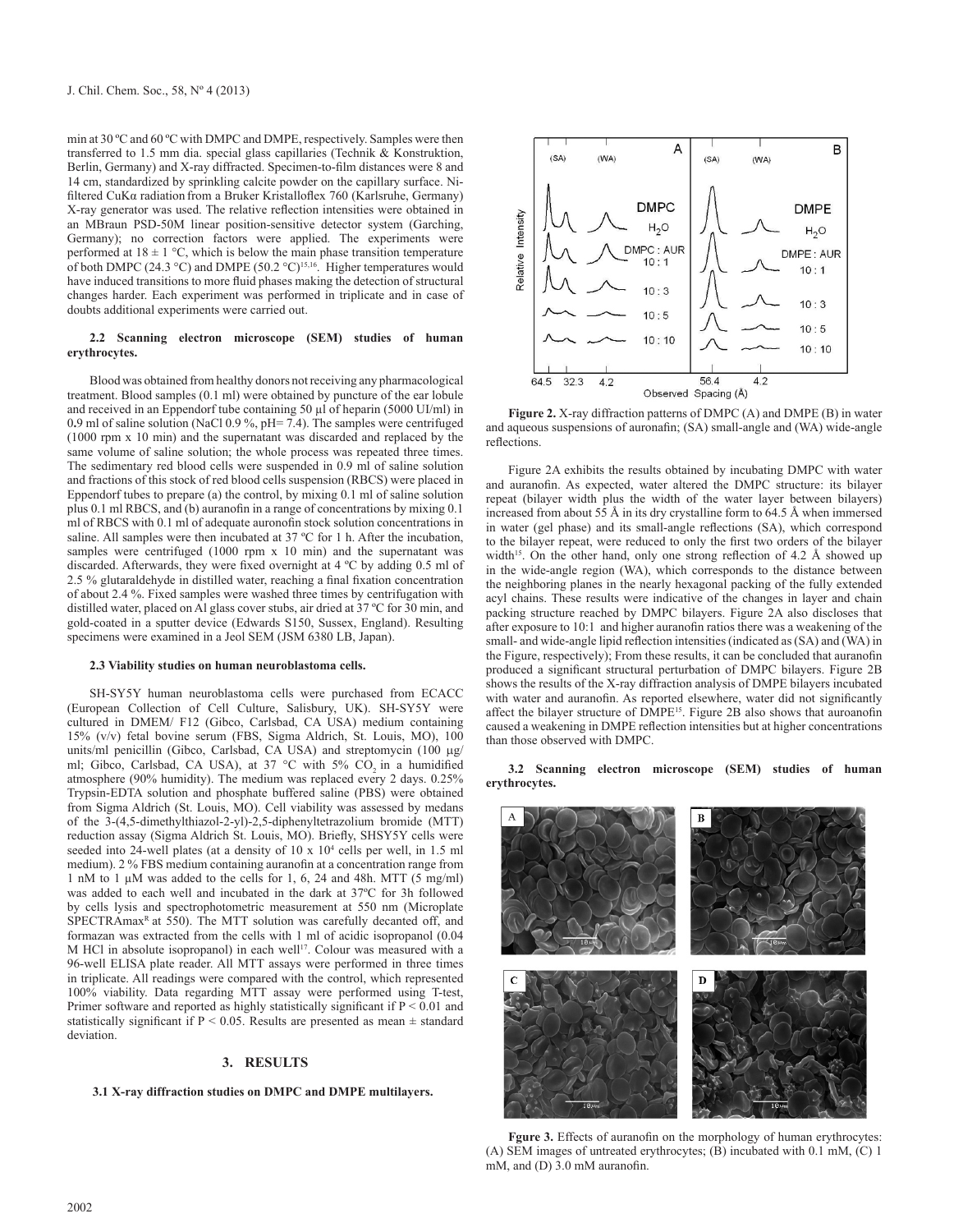SEM examinations of human erythrocytes incubated with auranofin indicated that different changes to the normal biconcave morphology of the red blood cells (Figure 3) were induced . Figure 3B shows that when incubated with 0.1 mM auranofin about a third of the cells are echinocytes (a spiny configuration with blebs in the cell surface), while some elliptocytes are also present, with 1 mM almost half of the cells are echnocytes (Figure 3C), and with 3 mM auranofin 80% of the cells are echinocytes (Figure 3D).

3.3 Viability studies on human neuroblastoma cells.



**Figure 4.** Redox activity in SH-SY5Y neuroblastoma cells after treatment with auranofin. Neuroblastoma redox activity was measured by MTT assay. The data represented are mean  $\pm$  SD of two individual experiments, each done

in duplicate. \*  $P < 0.05$ , \*\*  $P < 0.01$  vs. control.

The effect of auranofin on human SH-SY5Y neuroblastoma cells were tested at a concentration range from 1 nM to 1 μM. Cells were incubated for 1, 6, 24 and 48 h. As shown in Figure 4, the number of viable cells decreased highly significantly after 1 h with 0.5 and 1 μM treatments. The effect also persisted at 6, 24 and 48 h, and was not recovered. 0.25 μM treatment appeared to be only partially toxic after 1 h, but it became toxic after 6 and more markedly after 24 h, being the toxicity comparable to 0.5 and 1 μM treatments.

### **4. DISCUSSION**

Gold compounds are well known for their toxicological aspects, mainly neurological and nephrotoxical implications. However, haematological toxicity is one of the most serious toxic and less studied effects. One of the few reports indicates a strong binding of gold to the erythrocyte membrane via thiol pairs in patients receiving sodium aurothiomalate (Myocrisin)18; preliminary studies of rheumatoid arthritis patients indicated very different gold uptake into red blood cells depending on the particular patient<sup>19</sup>; AuCl and aurothiomalate incubated with human erythrocytes triggered exposure of phosphatidylserine at the erythrocyte surface stimulating cell shrinkage and death<sup>20</sup>, and intact erythrocytes incubated with tetrachloroauric acid and AuCl<sub>3</sub> changed their morphology<sup>13,14</sup>. Our X-ray diffraction analysis showed that auranofin induced structural perturbations of the polar head group and to the hydrophobic acyl regions of DMPC and DMPE, being these effects somewhat stronger in DMPC. Chemically, these two lipids only differ in their terminal amino groups, being these  $N(CH<sub>3</sub>)$  in DMPC and  $NH<sub>3</sub>$  in DMPE. Moreover, both molecular conformations are very similar in their dry crystalline phases: their acyl chains are mostly parallel and extended with the polar groups lying perpendicularly to them; however, DMPE molecules pack tighter than those of DMPC. This effect, due to the DMPE smaller polar group and higher effective charge, produces a very stable multilayer system held by electrostatic interactions and hydrogen bonds<sup>15</sup>. On the other hand, the gradual hydration of DMPC bilayers leads to water filling the highly polar interbilayer spaces. Consequently, there is an increase in its bilayer repeat from 54.5 Å when dry (crystalline phase) up to 64.5 Å when fully hydrated at a temperature lower than that of its main transition (gel phase). This condition promoted the incorporation of auranofin molecules into the DMPC interbilayer space and the ensuing molecular perturbation of the phospholipid bilayer structure.

SEM examination of intact human red cells showed that 0.1 mM and higher auranofin concentrations induced a change of their normal biconcave shape. According to the bilayer-couple hypothesis<sup>21,22</sup>, shape changes are induced in red cells due to the insertion of foreign species in either the outer

or the inner monolayer of the erythrocyte membrane. Thus, spiculated shapes (echinocytes) are observed in the first case while cup shapes (stomatocytes) are produced in the second due to the differential expansion of the corresponding monolayer. The extent of the interaction of auranofin with DMPC was higher than that with DMPE, the lipid classes preferentially located in the outer and inner monolayers of the erythrocyte membrane, respectively. Thus, it was not surprising to observe the expected echinocytes. The experimental findings are certainly of interest as they indicate that auranofin affects the human erythrocyte morphology. It must be considered that alteration of the normal biconcave shape of red blood cells increases their resistance to entry into capillaries, which could contribute to decreased blood flow, loss of oxygen, and tissue damage through microvascular occlusion<sup>23,24</sup>

The scarce information on gold toxicity, especially in the brain, prompted us to study its potential effect on neuroblastoma cell culture. We chose SH-SY5Y line because it is widely used in the neuroscience research and it can be considered a good indicator for viability experiments. As gold is a promising bio-conjugated in medicine for cancer treatment its toxicity appeared to be crucial. In our experimental model, 1 µM auranofin determined a significant reduction of cell viability after different times of incubation.

It has been reported that after 6-12 weeks of therapeutic treatment with oral auranofin, the blood concentration of gold reaches 0.9 mg/L (equivalent to 5  $\mu$ M)<sup>25</sup>. Although it is known that most of the gold binds to human serum albumin and is taken up by the red blood cells<sup>26</sup>, it should be understood that therapeutic levels are the steady-state concentrations necessary to be reached for the drug to exert a significant clinical benefit. On the other hand, neurotoxicity following a very high dose of oral auranofin (5.4 mg/kg) gold concentration can reach a concentration calculated to be equivalent to 0.4  $mM^{27}$ . Our experimental results indicated that 1  $\mu$ M auranofin affected the viability of neuroblastoma cells and 0.1 mM auranofin induced significant morphological changes to human erythrocytes.

#### **5. CONCLUSIONS**

Our experimental results indicate that auranofin interacts with phospholipid bilayers perturbing their molecular structures. Permeability and functions of ion channels, receptors and enzymes immersed in the membrane lipid moiety might also be affected. These findings may provide a new insight into the possible mechanism for the toxicity of gold at the cell membrane level.

#### **ACKNOWLEDGEMENTS**

This work was supported by a grant from FONDECYT (1130043).

#### **REFERENCES**

- 1. J. Emsly, The elements (II edition). Clarendon Press, Oxford, 1980; p. 81.
- 2. D.G. Richards, D.L. McLillin, E.A. Mein, C.D. Nelson, *Int. J. Neurosci.* **112**, 31, (2002).
- 3. L. Messori, G. Marcon, *Metal Ions Biol. Syst*. **41**, 279 (2004).
- 4. J.R. Roberts, C.F. Shaw III, *Biochem. Pharmacol*. **55**, 1291, (1998).
- 5. G. Danscher, *Histochem. Cell. Biol*. **117**, 447, (2002).
- 6. J.D. Herlinger, C. Alsen, R. Beress, U. Hecker, W. Weiker, *J. Rheumatol*. **9**, 81, (1982).
- 7. Martindale (J.E.F. Reynolds. Ed.), The Pharmaceutical Press, London, p.7, 1993,
- 8. C-M. Chen, R. Wai-Yin Sun, W-Y. Yu, C-B. Ko, N. Zhu, H. Sun, *Chem. Comm*. **1718**, (2003).
- 9. D.Fan, C-T. Yang, J.D. Ranford, J. J. Vittal, P.F. Lee, *Dalton Trans.* **17**, 3376 (2003).
- 10. J.M. Boon, B.D. Smith, *Med. Res. Rev.* **22**, 251, (2002).
- 11. P.F. Devaux, A. Zachowsky, *Chem. Phys. Lipids* **73,** 107, (1994).
- 12. M. Suwalsky, P. Zambenedetti, E. Carpené, M. IbnLkayat, W. Wittkowski, L. Messori, P. Zatta, *J. Inorg. Biochem*. **98**, 2080, (2004).
- 13. M. Suwalsky. R. González, F. Villena, L.A. Aguilar, C.P. Sotomayor, S. Bolognin. P. Zatta, *Coord. Chem. Rev.* **253**, 1590, (2009).
- 14 M. Suwalsky, R. González, F. Villena, L.F. Aguilar, C.P. Sotomayor, S. Bolognin, P. Zatta, *Biochem. Biophys. Res. Commun*. **397** (2010), 226.
- 15. M. Suwalsky in Phospholipid Bilayers, in Polymeric Materials Encyclopedia, J.C. Salamone ed. CRC Press, Boca Raton, 1996; pp. 5073- 5078.
- 16. R. Koynova, M. Caffrey, *Biochim. Biophys. Acta* **1376**, 91, (1998).